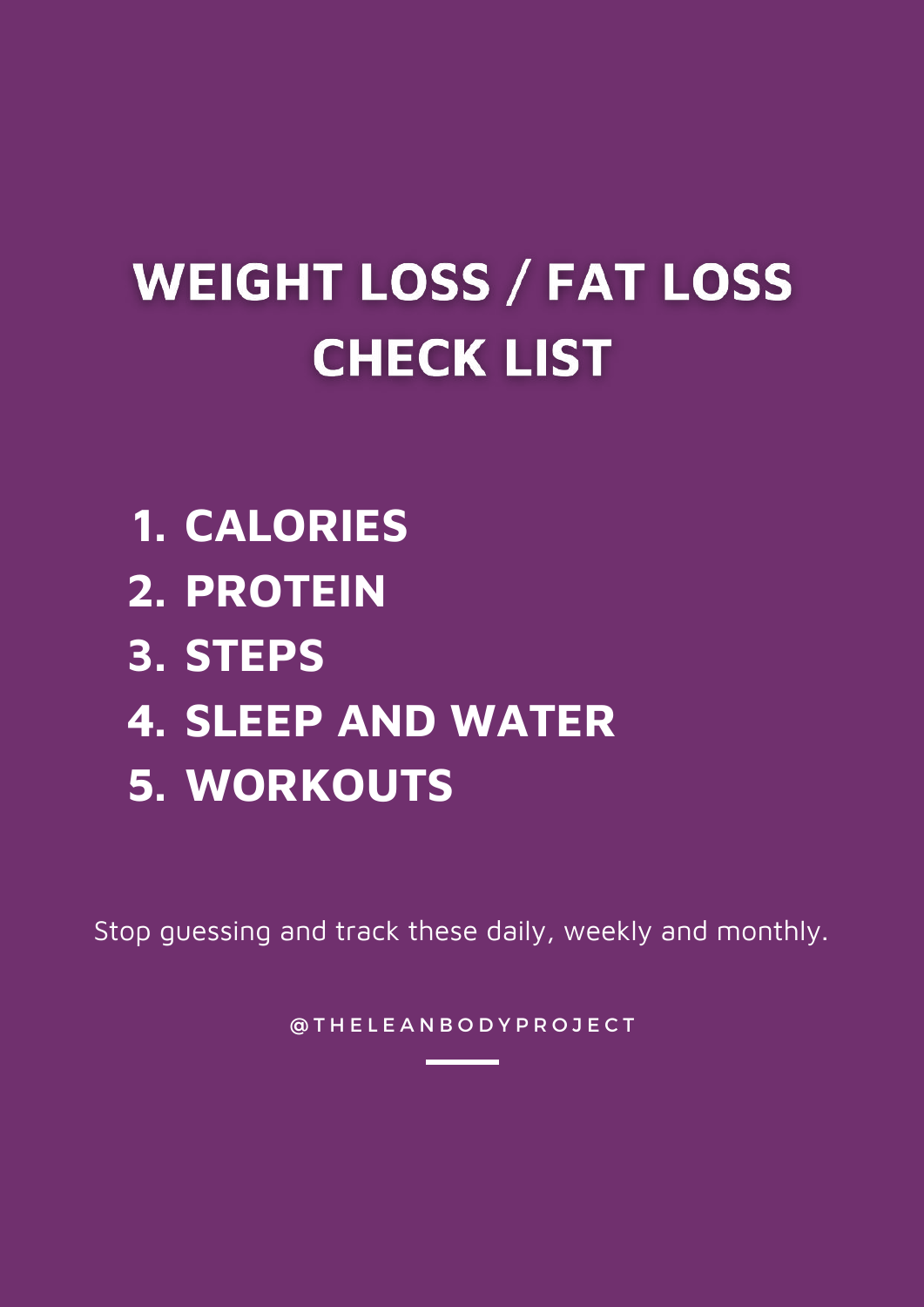## **CALORIES 01**

Because no matter what type of "insert diet name" you are following, diets only work when in a calorie deficit.

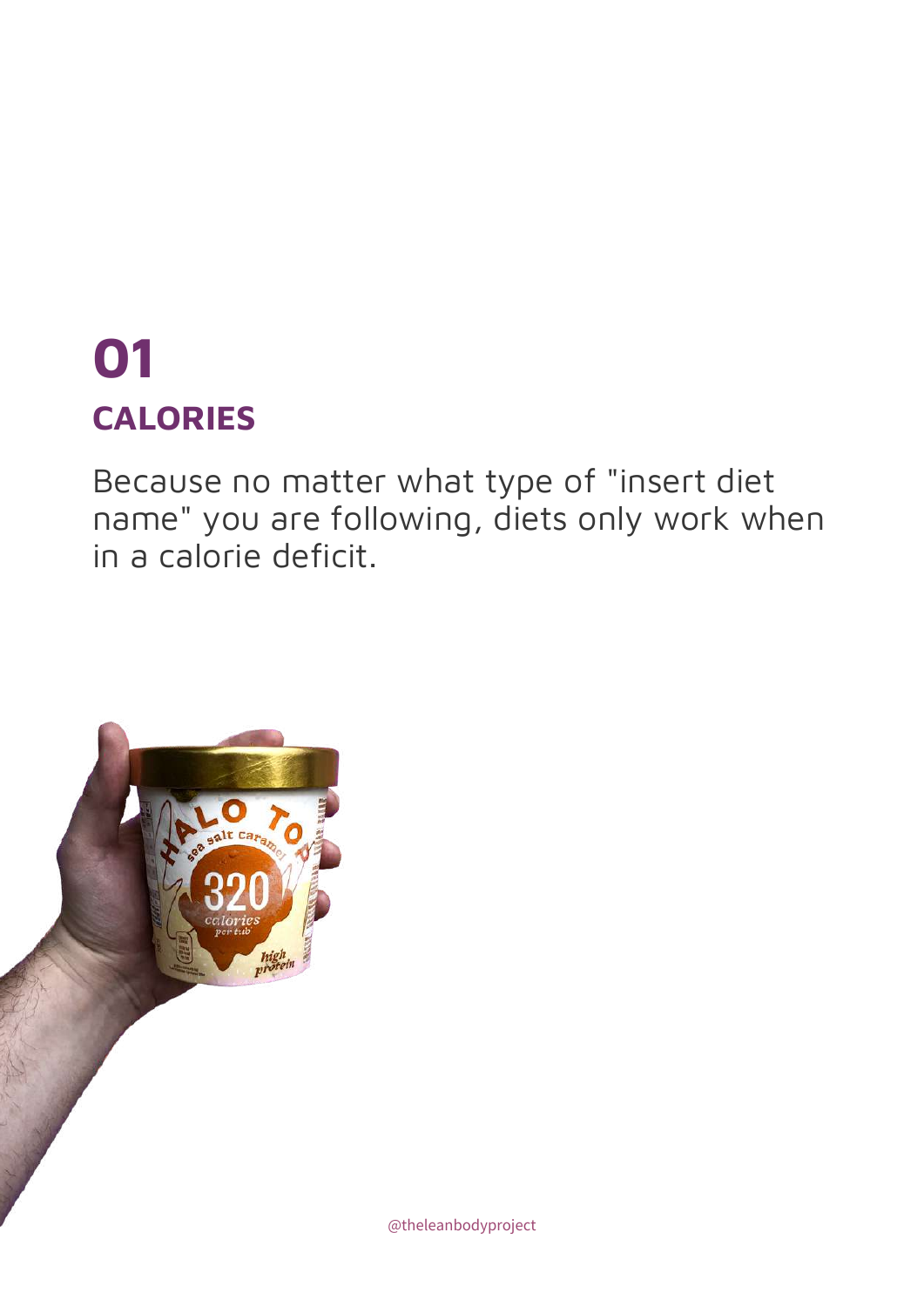#### **PROTEIN 02**

Because you want to look lean and toned, NOT skinny fat

120-150g of protein for females

150-200g of protein for males

**Note: you should be aiming for 1g of protein per 1lb of your goal body weight.**



@theleanbodyproject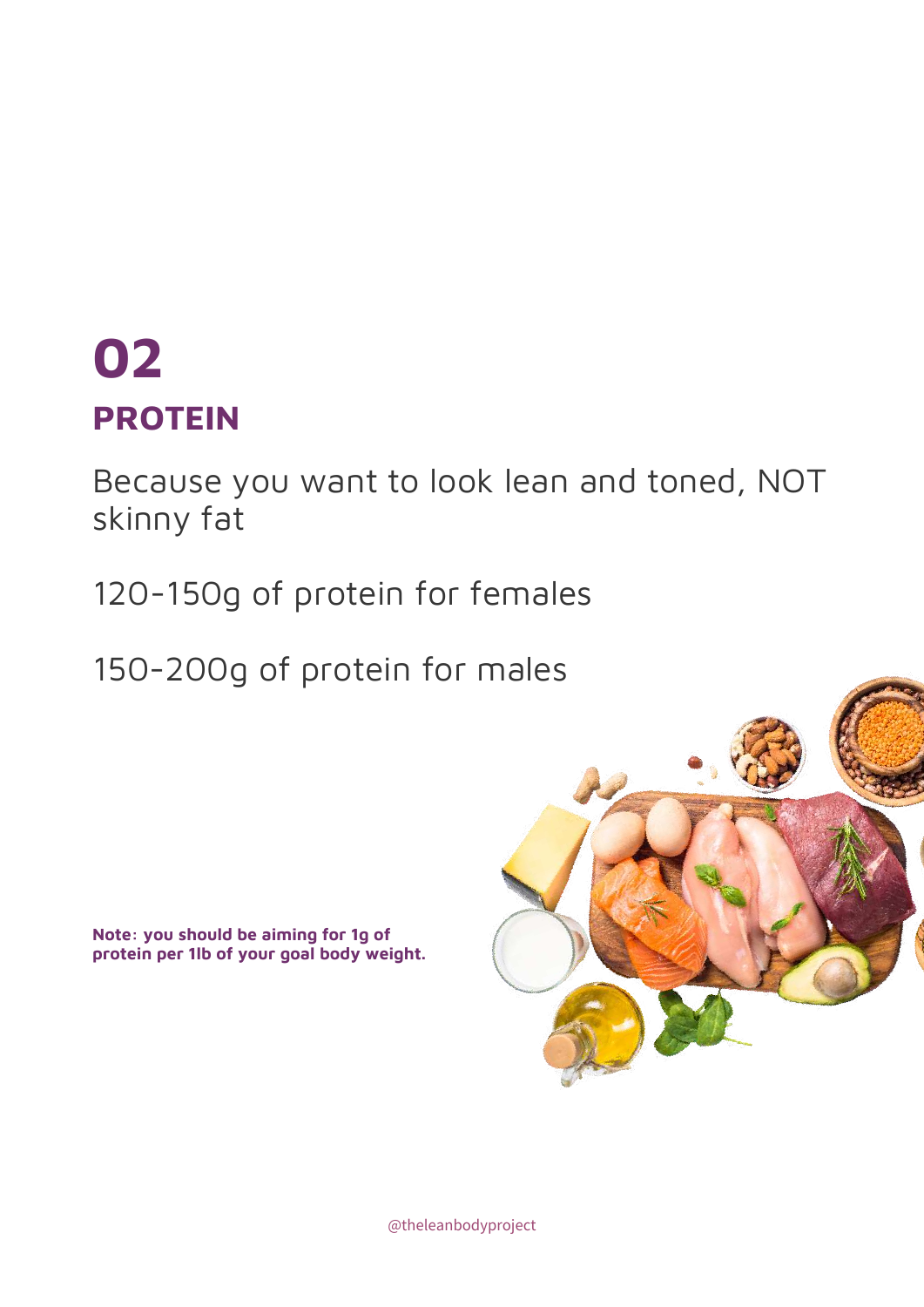#### **STEPS 03**

Ideally 10,000 - 15,000 steps every day

Because anything less shows you probably sit down inactive for most of the day

Increasing steps burns extra calories easily



@theleanbodyproject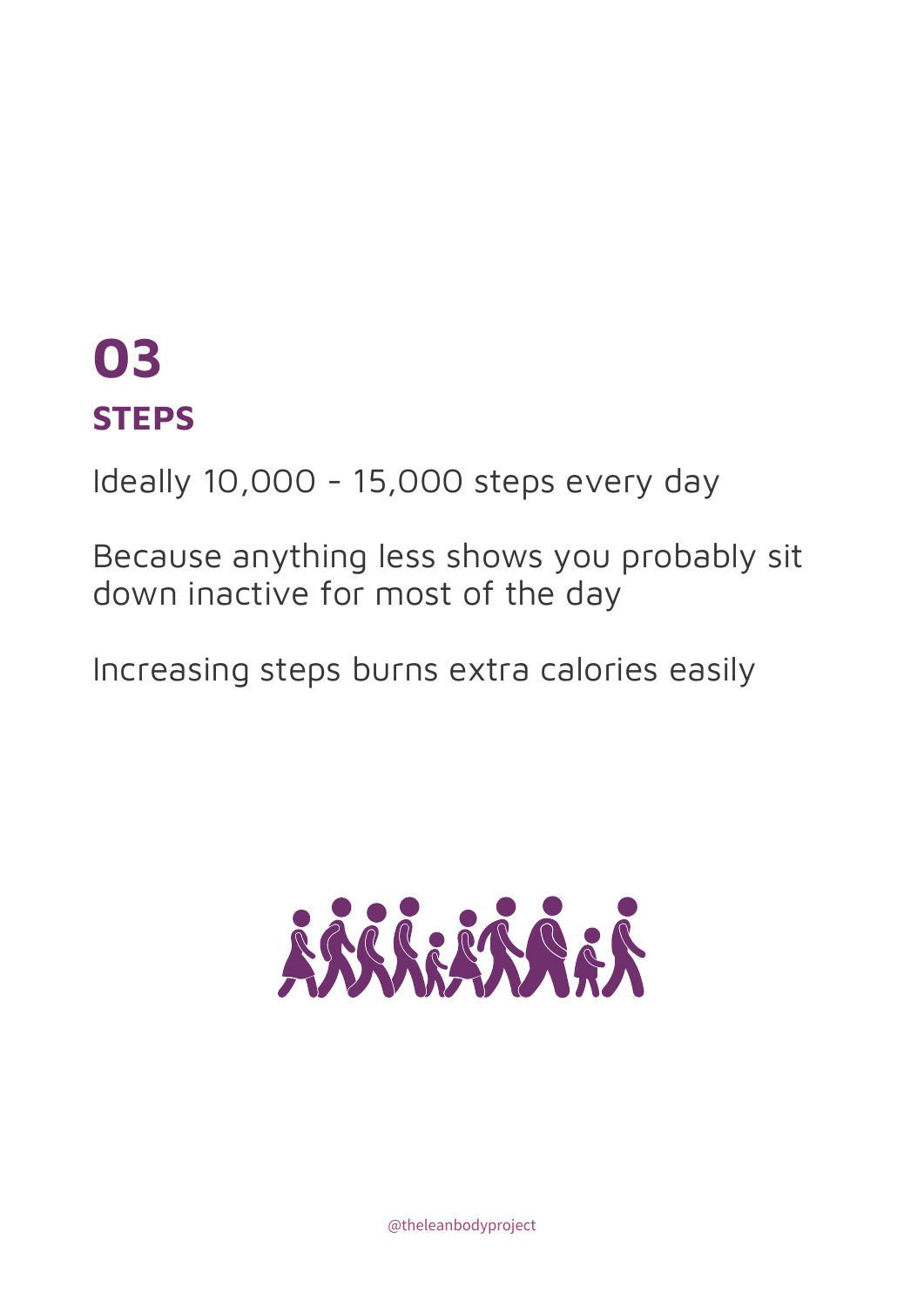

## **SLEEP AND WATER 04**

A good sleeps help you recover and reduce cravings

Water keeps you hydrated fills you up and can boost energy

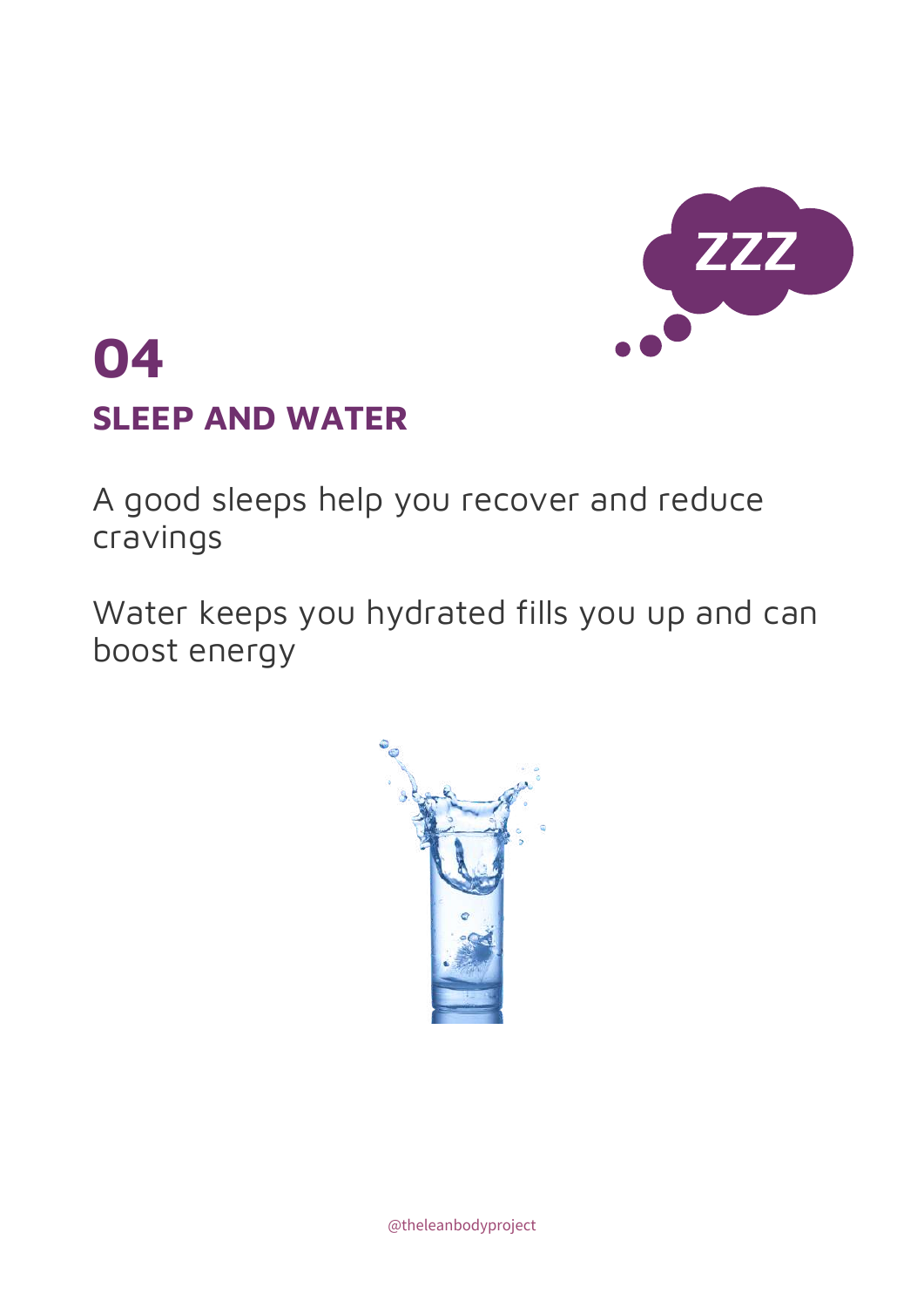#### **WORKOUTS 05**

Because you want to look and feel amazing

So don't be lazy or half arsed. Make sure you push yourself

Pushing yourself in your workouts ideally with weights or circuits will give you shape and definition.